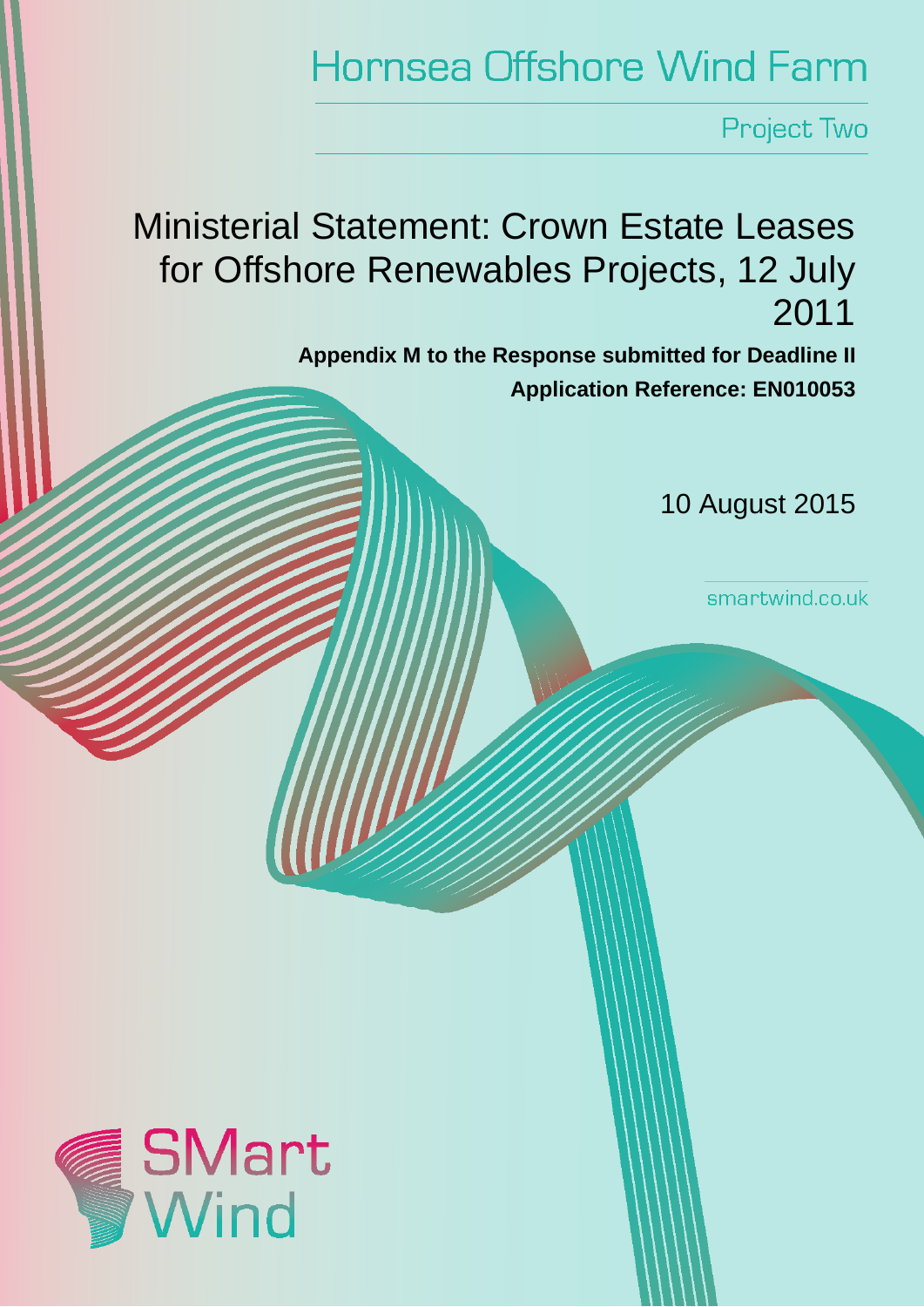**Ministerial Statement:** Crown Estate Leases for Offshore Renewables Projects, 12 July 2011 [Extract from Hansard]

## Column 12WS

**The Secretary of State for Energy and Climate Change (Chris Huhne)**: For some years, Crown Estate leases for offshore renewables projects, and agreements for lease, including leases and agreements for lease for the cables transporting the electricity to land, have contained a clause allowing the Crown Estate to determine the lease, in whole or in part, at my request, where this is necessary to enable an oil or gas project to proceed. The clause does not however make any reference to the provision of compensation to the lease holder, and this has become a matter of concern, particularly as regards the prospects of attracting finance for offshore renewables projects. Following discussions by my Department with Renewable UK and Oil and Gas UK, I would therefore like to clarify my approach on the question of my giving consent under the Petroleum Act 1998 for any oil and gas development (that is, for the drilling of any well, for the installation of production facilities, or for the construction of a pipeline), where it appears that the development can proceed only if the oil and gas clause in a renewables lease, or agreement for lease, is invoked.

First, as regards the granting of consent in general, I should note that there have been instances in which proposals for new oil and gas developments have been potentially in conflict with the development intentions of others who have existing rights in the same or in an adjacent area. It is clearly of great importance that oil and gas licensees, in planning their exploration work, and where relevant in working up proposals for producing a new field, should take full account of any potentially conflicting interests. Where it appears that the envisaged oil and gas development may in practice conflict in any degree with activities already permitted, the licensee should consult with the other rights holders and so far as possible seek an agreed way forward acceptable to both sides. Some aspects of these consultation processes are already covered by advice and guidance issued by my Department to petroleum licensees. But I have asked for advice on what further guidance on these matters, and on the procedures by which licensees have to apply for my consent under the Petroleum Act, would be appropriate in today's circumstances. I note in this context that the Petroleum Act, as amended by the Energy Act 2004, provides that in making such a consenting decision, I may have regard, specifically, to activities for or in connection with the generation of electricity, or proposals to carry on such activities.

Secondly, in any case in which an oil and gas licensee seeks consent for a development, and it appears that the development can proceed only if the oil and gas clause in a renewables lease, or agreement for lease, is invoked, I would not be prepared to request that action by the Crown Estate, or to give consent to the proposed development, unless payment of appropriate compensation to the lease